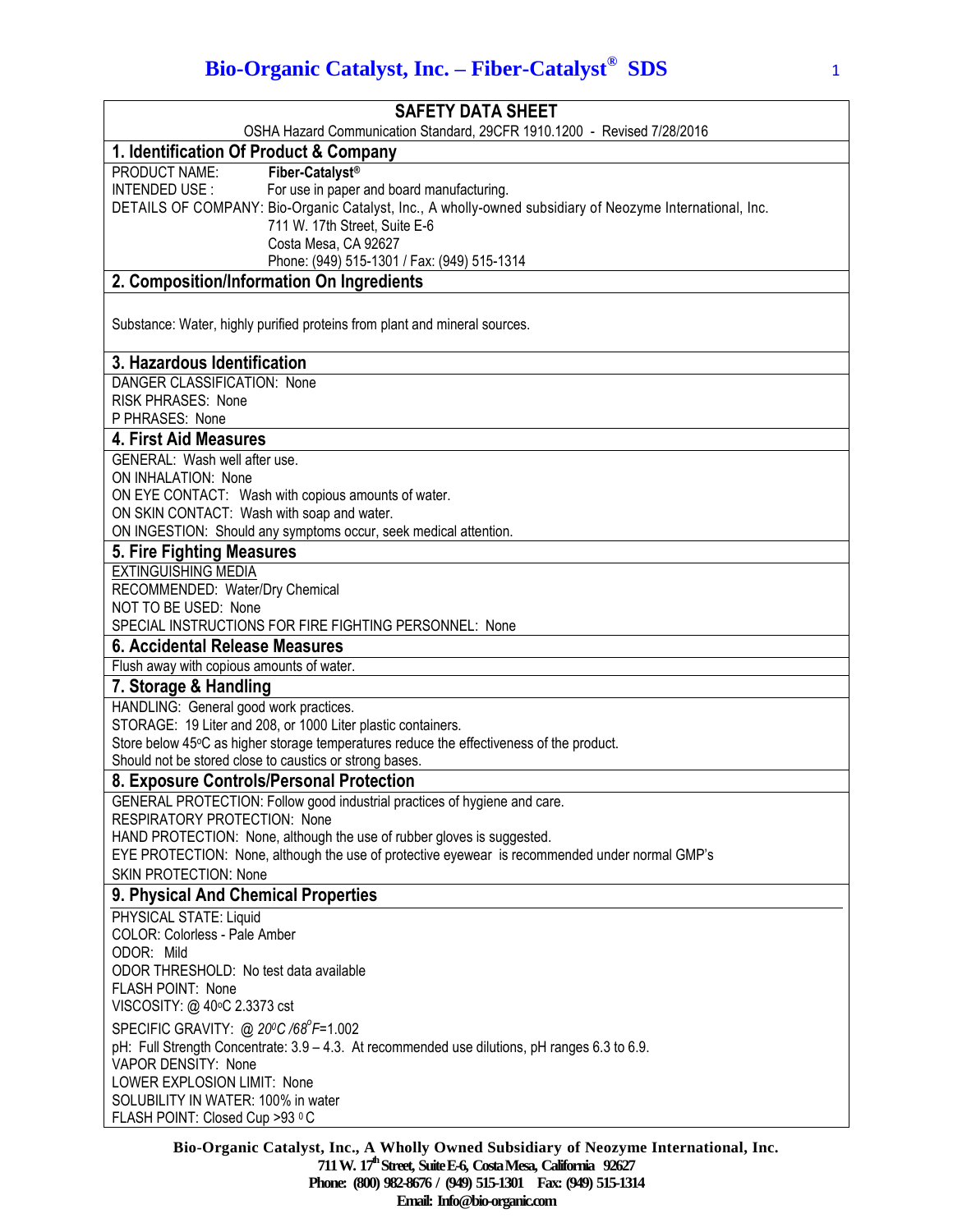FLAMMABILITY (Solid, Gas): None

FLAMMABLE LIMITS IN AIR LOWER: No test data available.

UPPER: No test data available.

AUTO IGNITION TEMPERATURE: No test data available.

VAPOR PRESSURE: < 0.01 mmHg @ 20°C *Calculated*

BOILING POINT ( $@760$  mmHg):  $>100$ <sup>o</sup>C

VAPOR DENSITY (air = 1): >1 *Calculated*

FREEZING POINT: See Pour Point MELTING POINT: Not applicable

POUR POINT: 2.220C or (+28 <sup>0</sup>F)

SOLUBILITY IN WATER (by weight): Completely soluble. DECOMPOSITION TEMPERATURE: No test data available

# **10. Stability & Reactivity**

NO KNOWN REACTION TO OCCUR

CONDITIONS TO AVOID: Temperatures above 45°C., pH below 2.5 and above 11 will affect the quality and condition of the product. Strong caustics and strong bases may affect the quality and condition of the product.

#### **11. Toxicological Information**

ORAL LD50**:** Levels of 5,000 mg/kg: No Effects.

OCULAR: Primary Ocular-Albino Rabbits-Levels of 1,000 mg/kg for 24 hours: No effects; Non-Toxic; "No Warning Required". ACUTE TOXICITY**:** LC50-Level of 10,000 mg/kg: No effects after 168 hours; Non-Toxic; "No Warning Required."

SKIN TESTS: Draize Test-Dermal score of .38; Non Irritant; "No Warning Required." Repeated Insult Patch - No indication of irritation or sensitization; Non Irritant; "No Warning Required."

INHALATION TESTS**:** Results. No possibility of Irritation; Non Irritant; "No Warning Required."

LONG-TERM STUDIES**:** No recorded side effects since 1971.

## **12. Ecological Information**

This is a totally safe and efficient biocatalytic degrader of organic waste materials. The product causes contaminants and other organic matter to eventually biodegrade, thus returning to carbon dioxide and water. When disposed of in sewage and drainage systems, the product aids in the breakdown of pollutants such as oil.

OECD BIODEGRADATION TESTS: For this family of materials: OECD Guideline for Testing of Chemicals, 302 B, Inherent Biodegradability: Zahn-Wellens/EMPA-Test Adopted: July 17, 1992, as well as German Standard Procedures for Water, Waste Water and Sludge Testing, Test procedure with water organisms (Group L) Determination of the biodegradability, Static Test (L25),DIN 38 412, Part 25

BIODEGRADATION EXPOSURE TIME METHOD: > 58% -48 HRS OECD 302B TEST

Closed Bottle Ready Biodegradability Test Reference: Environmental Protection Agency - Toxic Substances Control Act, Code of Federal Regulations Title 40, part 796, section 3200 (40 CPR 796.3200)

BIODEGRADATION EXPOSURE TIME METHOD: > 75%-28 Days

ENVIRONMENTAL FATE: Persistence and Degradability: The material is readily biodegradable. Passes OECD test(s) for ready biodegradability.

ECOTOXICITY: The material is non-toxic to aquatic organisms on an acute basis (LC50/EC50 between 1 and 10 mg/L in the most sensitive species tested).

FISH ACUTE & PROLONGED TOXICITY: For this family of materials: LC50, fathead minnow (Pimephales promelas), static, 96 hrs. 100% survival rate at 1ppm

AQUATIC INVERTEBRATE ACUTE TOXICITY: EC50, water flea Daphnia magna, 48 hrs, Toxicity: Not Detected.

TOXICITY TO MICRO-ORGANISMS: EC<sup>50</sup> Vibrio fischeri (Photobacterium phosphoreum), P seudokirchner¡ella subcapitata (Selen astrum capricornutum) Toxicity: Not Detected.

MUTAGENICITY TEST; The organisms *P. subcapitata* and *D. magna* are continental water organisms. V. fischeri is an organism that can be involved for both continental water and marine water samples. *Salmonella typhimurium* is an organism to evaluate sweet water and its results can be applied to the environment and extrapolated to humans.

*Salmonella typhimurium:* Mutagenicity: Not Detected

MARINE ACUTE TOXICITY**:** The marine invertebrate species, *Mysidopsis bahia (Americamysis bahia)* and the marine vertebrate species, *Menidia beryllina* were used in the tests. For the marine invertebrate species,48-Hour Acute *Mysidopsis bahia* survival test results: LC-50 -316.23 (ppm), The 96-Hour LC-50 (concentration at which 50% mortality is expected to occur) *Menidia beryllina* survival data was 203.04 (ppm)

## **13. Disposal Considerations**

"IN ACCORDANCE WITH NATIONAL AND LOCAL LAWS AND PRACTICES" Flush down sewage or drainage systems with copious amounts of water.

> **Bio-Organic Catalyst, Inc., A Wholly Owned Subsidiary of Neozyme International, Inc. 711 W. 17th Street, SuiteE-6, CostaMesa, California 92627 Phone: (800) 982-8676 / (949) 515-1301 Fax: (949) 515-1314 Email: Info@bio-organic.com**